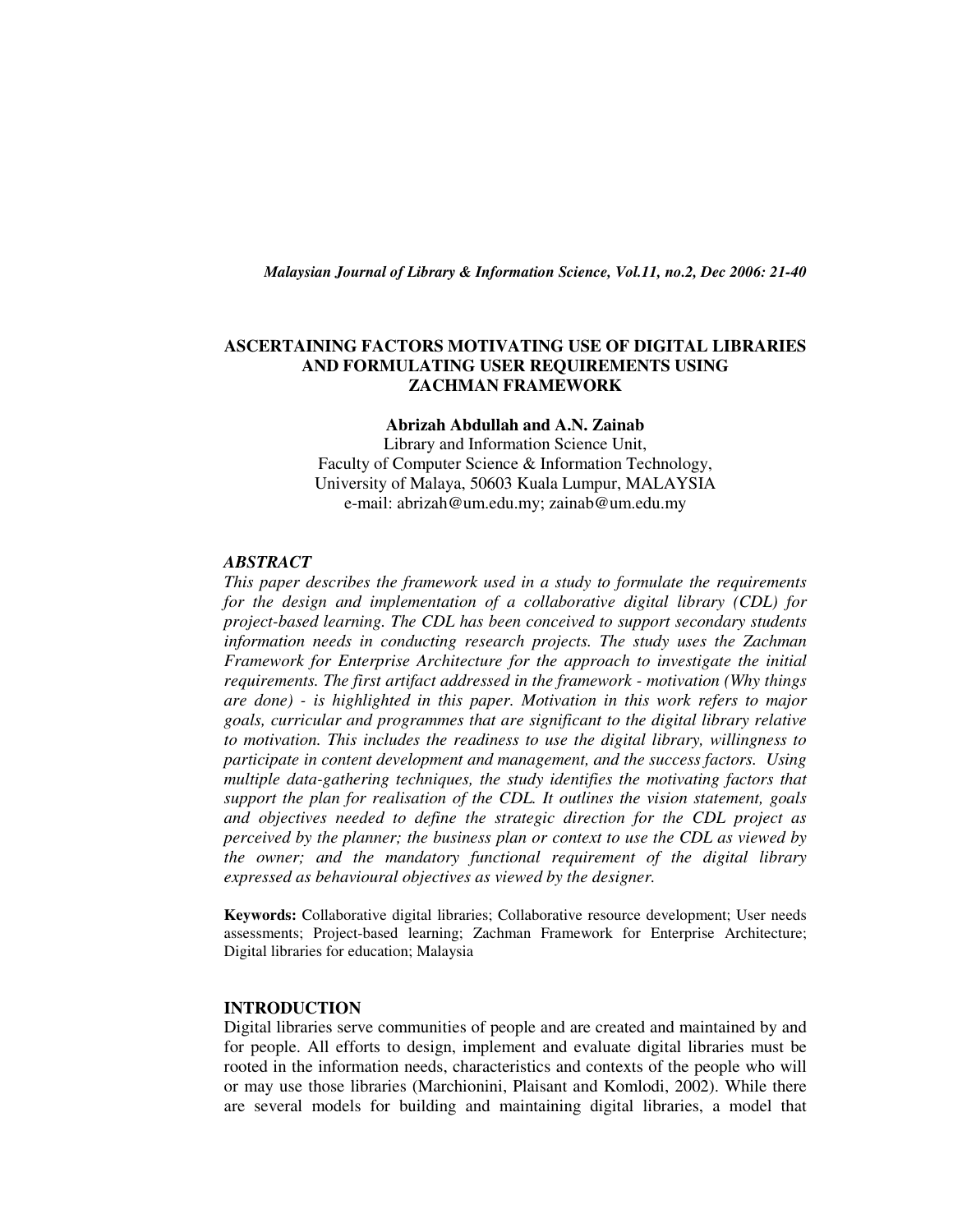involves participants who have varying strengths, needs, experiences, and interests should make a significant difference in the design, development, and utility of digital libraries for education (Giersch et al, 2004). Development of a model or models that describe participant involvement should enhance the likelihood that multiple users can be effectively involved in all facets of the digital libraries. Therefore, to make effective users adaptations, research must involve finding out what the potential users already know, what their misconception and problems might be and what they would be interested to do and learn in a digital library environment. In order to increase the acceptance and relevance of a digital library contents to users' needs, researchers should concentrate on user requirement analysis to discover expectations and content demands to incorporate into a digital library (Thong, Hong and Kar, 2004).

### **RELATED WORK**

Users' involvement in digital library design has been a continuing topic of interest in the digital library community and a focus on user needs is central in many studies. There is a general acknowledgement that incorporating user input into the design and development of digital libraries will result in the construction of better systems (Theng et.al, 2001; Bishop, Van House, & Buttenfield, 2003; Giersch et al, 2004). Incorporating a work-oriented perspective, a technique that focuses directly on the user community being served, Levy and Marshall (1996) examined the information needs, information seeking behaviour and the tools used to support these functions using ethnographic studies that observe the work a community is engaged in. Van House (1995) discussed user needs assessments and identified three methodology areas which are "predecessor" in nature to digital library research: library evaluation with its focus on users' needs as the basis for evaluation, user-centred system design with its incorporation of user needs into system design, and usability analysis with its feedback methods.

Various frameworks for the design, development, evaluation and interaction of digital libraries have been conceptualized and described in digital library research. Literature emphasised the importance of a holistic approach to examine networked information services such as digital libraries as examining a single view or dimension of such as services are likely to be limited in their utility. Levy and Marshall's (1996) framework highlights three crucial characteristics of libraries: document, technology, and work (which involves research and service). Moen and McClure (1997) identified a framework of five interacting dimensions in Government Information Locator Service (GILS): policy, users, technology, contents, and standards and policy. The evaluation framework also includes three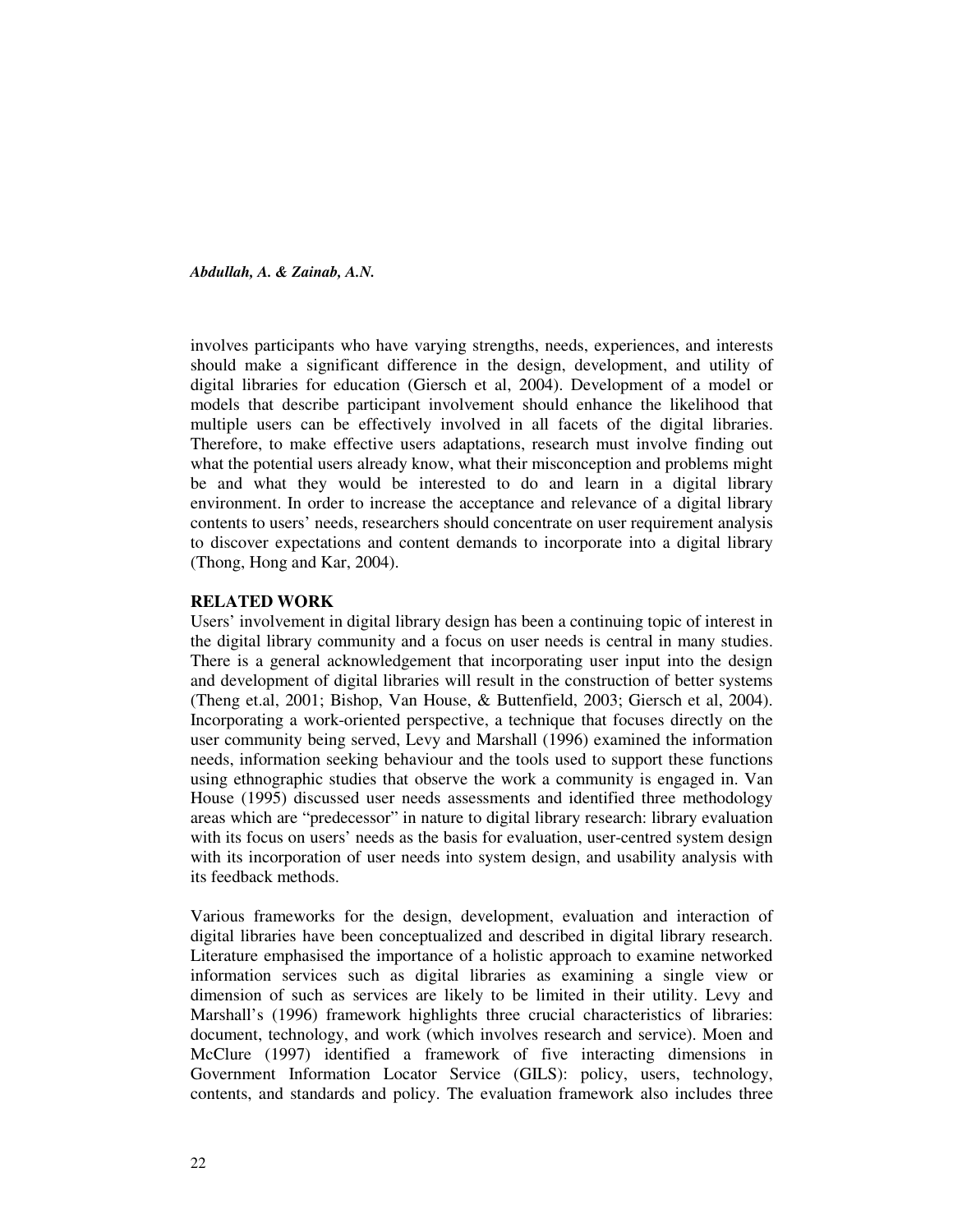perspectives, representing the "views" of the stakeholders in the GILS: users, agencies, and the government. Marchionini and Fox (1999) identified four dimensions of digital library development: community, technology, service and content. Soergel (2002) argues that a framework for digital library research and development is needed to provide a perspective on existing research and as a way of providing "a structured vision for the development of new ideas". Marcos (2004) introduced 5S and formalisms for streams, structures, spaces, scenarios, and societies — as a framework for providing theoretical and practical unification of digital libraries

In order to identify what is required of a digital library in a Malaysian context, a sound methodology is needed to establish an understanding of the digital library entire structure. A multi-faceted information services such as digital libraries may be examined along different dimensions and from different perspectives or views and it is noted that the various dimensions in the frameworks and the multiple data collection techniques indicated in earlier studies do not exist in isolation from each other. As such, this research adopts multiple data collection techniques that do not only examine the various dimensions from a variety of perspectives, but also provide for the relationship of these dimensions in a framework. There is a need to identify potential stakeholders, their involvement and roles in the digital library, their attitude towards the initiative, their perception of its potential use and how it fits within the curricular goals in general and a school subject in particular. In order to do this, a digital library enterprise is required, which is derived and based on empirical data and stand up to conceptual reasoning. The following section describes the framework used in this study to model the digital library architecture This research has chosen the Zachman Framework for Enterprise Architecture for the approach to investigate the initial requirements and define the digital library organization, processes, technology and information flows.

# **USING ZACHMAN APPROACH TO FORMULATE THE DIGITAL LIBRARY REQUIREMENTS**

The Zachman Framework (www.zifa.com) is a logical structure for classifying and organising the descriptive representations of an Enterprise that are significant to the management of the enterprise, and to the development of the enterprise' systems. This framework is used to formulate the architecture for the CDL that positions and ensures the standards for creating the information environment exist and that they are appropriately integrated. The framework provides the descriptive representation of an enterprise, in different dimensions, and each dimension can be perceived in different perspectives. In this framework, the architecture is described across two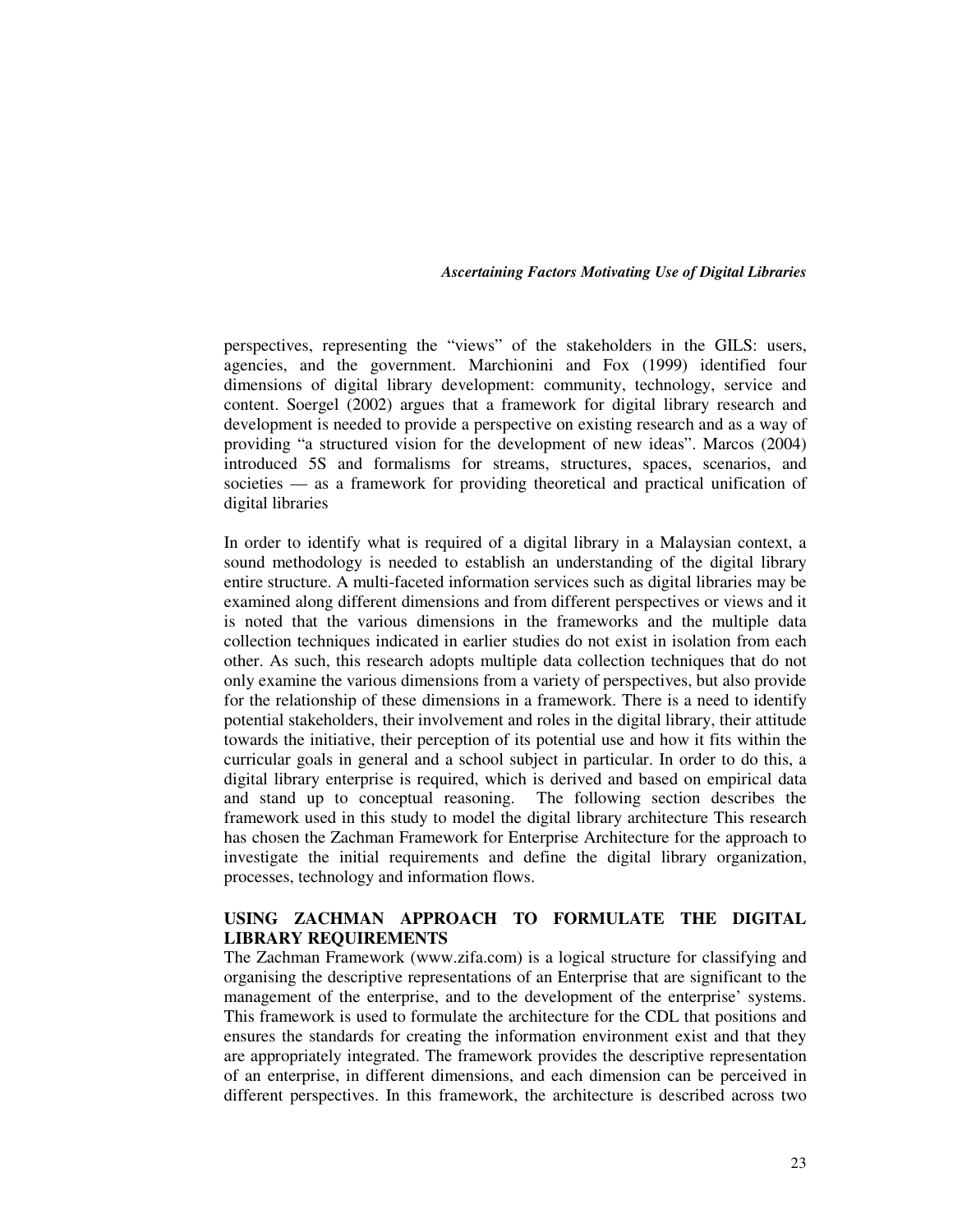independent aspects, the rows represent the views (perspectives) of five different types of stakeholders (planner, owner, designer, builder and sub-contractor) and the columns represent different aspects (dimensions) of the architecture (data, function, network, people, time and motivation). The points of intersection between the rows and the columns (i.e. between the views and the aspects) form cells. Each of these cells, also known as artifacts, holds important information of the enterprise that needs to be understood and explicitly declared. The framework explicitly highlights the need to involve the stakeholders of the system in the development of the architecture to ensure that it meets their needs and ideally this practice is what the researchers want to follow. Throughout this research, Zachman Framework is used as a basis to investigate the existing stakeholder's conditions and environment that would ensure the reception of a CDL for schools use.

In the context of this study, the contextual, conceptual and logical systems architecture of the digital library from a top-level perspective are defined. Specifically, the study ascertains the combined view of the planner, the owner and the designer of Rows 1, 2 and 3 of the Zachman Framework and positions it in the context of designing the requirements of the CDL. Only the top three layers, namely the scope, business model and the system model are discussed in this paper. Scope describes the system's vision, mission, context, boundaries, architecture and constraints. For the digital library enterprise in this research, the owner of (or the person most interested in) the scope model in row 1 is the researcher, who plans what the system is to do. The planner is concerned with positioning the digital library in the context of its environment. Business model defines goals, strategies, structure and processes that are used to support the mission of the digital library enterprise. This row is also referred to as the concept row, and the owner of the business model in row 2 is the educational community who owns the digital library. The owner is interested in the digital library's deliverable and how it will be used. System model contains system requirements, objects, activities and functions that implement the business model. The system model states how the system is to perform its functions. This row is also referred to as the logical row. The owner of the system models in row 3 is the researcher who designs the requirements of the digital library. The columns divide the focus of attention into six areas: Motivation, Data, People, Process, Place and Time. These artifacts mean any kind of representation, model or diagram, which support the intention of each cell in the Zachman Framework. These perspectives help ensure that everything relevant to the digital library enterprise is covered are used as a basis to identify the required research variables and to design the necessary research instruments.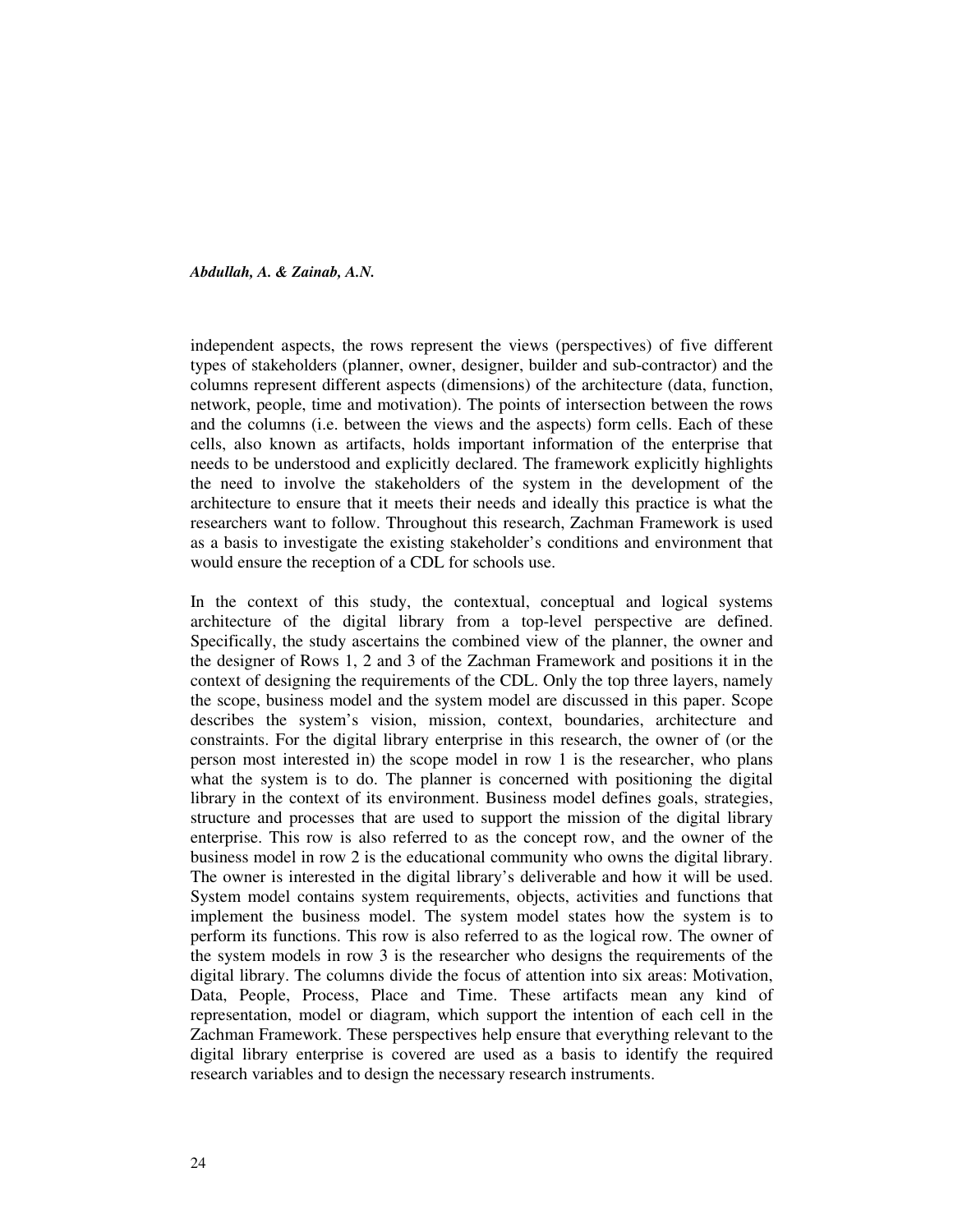### **THE STUDY**

This research adopts a multi-method approach and aims to examine the existing stake holder's conditions and environment that would ensure the reception of a CDL for schools use, and develop a requirement matrix, as well as test the CDL prototype. This study uses the case study approach and a focus group within the case study sample. A single selected urban secondary school in Malaysia is chosen for the following reasons: (a) The school is willing to participate in the study; and (b) the school provides Internet connections and is situated near numerous cyber cafes, putting the stakeholders in an ICT rich environment. It was considered that respondents would be, for all practical purposes, fairly representative of the Form 2 and 3 students population who are conducting their school project in a typically urban environment.

Since the research needs to examine the possible determinants related to stakeholders' condition and reception of the CDL, the researchers have selected and utilised one or more methods on the basis of satisfying the information needs of the study. For each method, Zachman Approach is used as a guide to formulate the questions in each research instrument, which within it encompasses both quantitative and qualitative measures, so that they adhere and are within the scope of What, How, Who, When, Where, and Why components in the Zachman Framework. Gathering qualitative data is conducted at the various cells of the framework. One or more of the research techniques collect data related to each of the components in the Framework.

Motivation (Why things are done) in this work refers to major goals (or objectives or strategies), curricular and programmes that are significant to the digital library relative to motivation. This includes the readiness to use the digital library, willingness to participate in content development and management, and the success factors. Data gathering techniques for this component include:

a) Survey questions related to students' ICT literacy, their motivations for gaining access and their perceptions of its potential; readiness and reception to participate in the building of the digital library as content developers, their motivation and willingness to collaborate and share digital resources, as well as their understanding of their role in the CDL environment. Participation in the survey is voluntary, and a total of 397 students were present at the time the questionnaire was administered. The 397 Secondary 2 and 3 students participated in the survey consisted of 53.9% (214) boys and 46.1% (183) girls.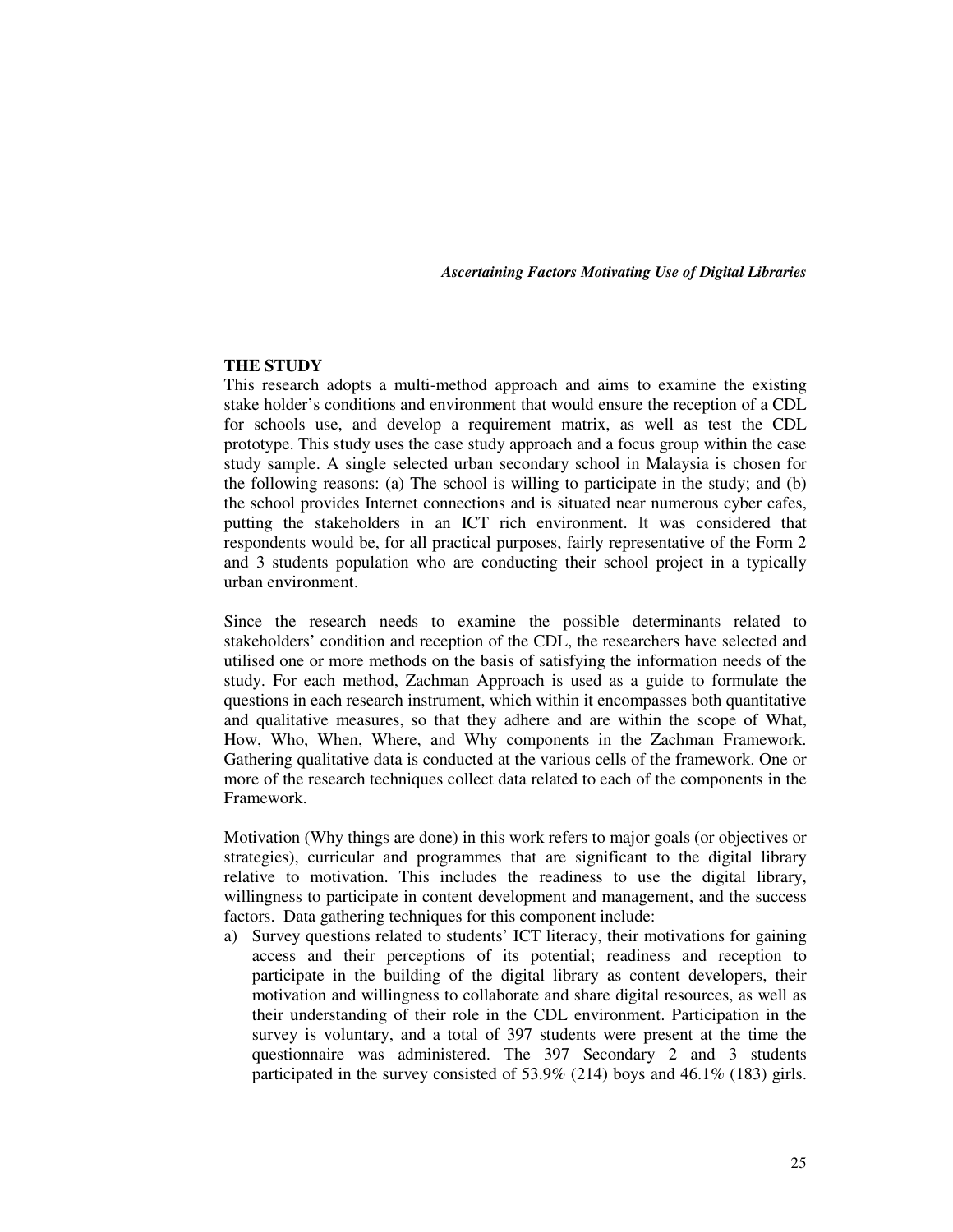They come from various academic backgrounds, in terms of academic performance and parents' education.

- b) Focus group sessions with students probing further their conception of digital libraries, their motivations for gaining access and their perceptions of its potential; their behaviour when searching for information and their sources of information explore the issues involved in establishing a facility to provide access to web resources in schools. Out of the 397 survey respondents, a total of 30 students who expressed willingness to participate in the digital library initiative as content providers were chosen as subjects for the interview. These students form the focus group in this study.
- c) Interviews with teachers to ascertain their willingness and readiness to participate in the digital library initiative as content managers, teacher's expectations and the perceived values of web resources and digital libraries. Six History subject teachers, teaching the Secondary Year 2 and 3 students were included in the teacher interview. History subject teachers are chosen because from initial analysis, the survey reveals that the sample highly use the Internet to get information for their History project.
- d) Site observation involved a series of visits to the school to observe specific environment of the CDL implementation. Through interviews with the school administrators (Principals, Academic Assistant, Afternoon Supervisor and ICT Coordinator) as well as observation of the school's ICT environment, the researchers collected data on Internet penetration, computer and networking facilities, ICT integration in the curriculum, ICT usage by teachers and students in the school, ICT policy and school library facilities. The site visits provide detailed understanding from the school administrators' perspectives of the implementation issues, related to ICT facilities and usage. It also explores relevant issues and discuss experiences and visions for the digital library developments and strategic issues involved in establishing a sustainable facility such as partnership, ownership and management

Together these data gathering techniques provide quantitative and qualitative data that illustrate the needs and expectations of the stakeholders involved in the CDL initiative.

### **MOTIVATION: WHY THE DIGITAL LIBRARY IS NEEDED**

Why (Motivation) cell of Zachman describes the motivation of the people and the digital library that support the plan for realisation. This reveals the reasons for creating the digital library, as well as the establishment of goals, objectives and business plan of the digital library. The stakeholders' concern is the primary focus of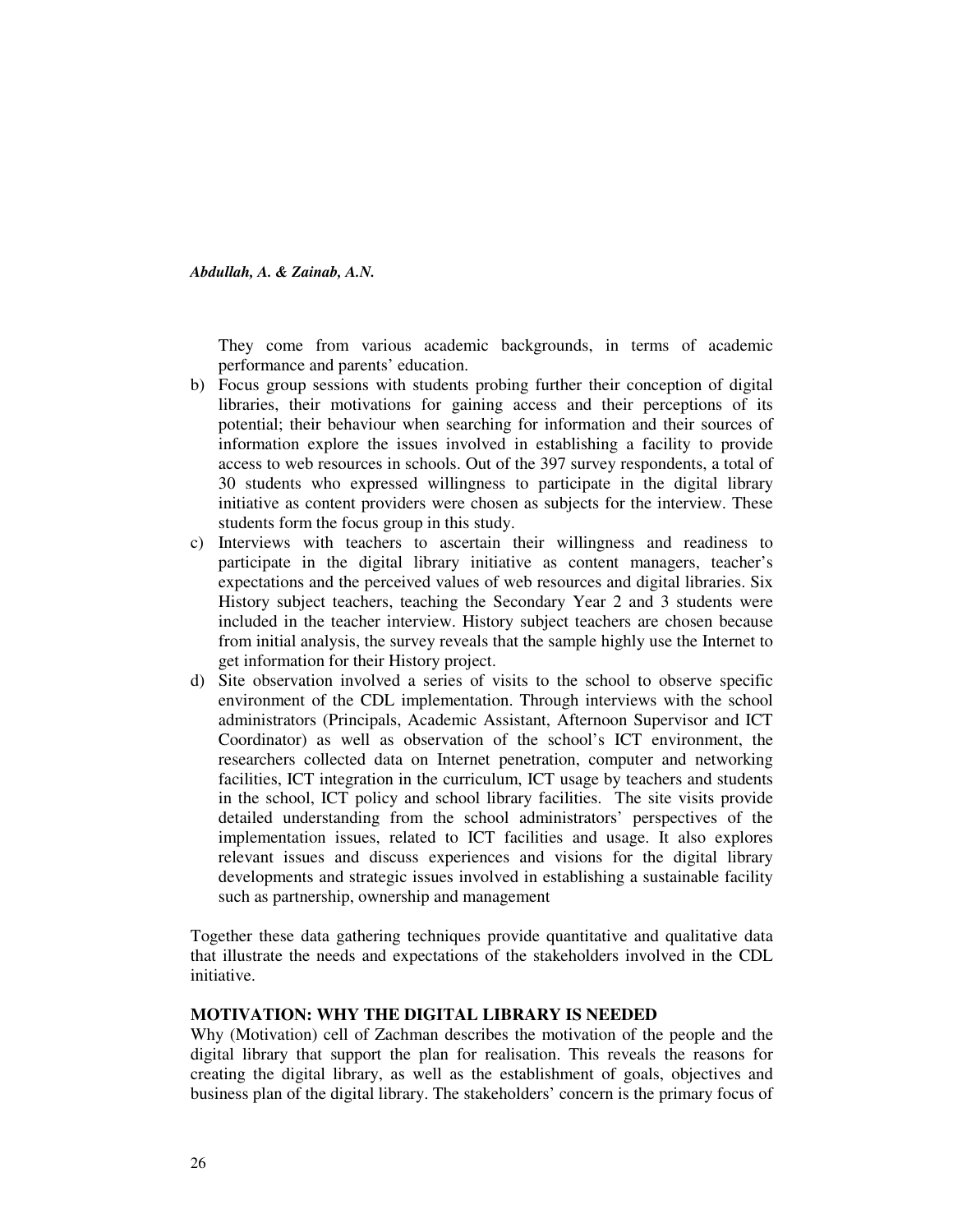the Why cell in each row. Findings from the survey, focus group interviews and site observation assumes that in general, the educational community in this case study is ready to collaboratively build the digital library as reflected by their digital library readiness score of >60% (indicated being ready). The motivating indicators that support the plan for realization of the digital library are evidenced and detailed by the following findings:

a) *ICT readiness as indicated by students ICT individual differences***:** The findings indicated that students are ready to utilize digital libraries as computer ownership is high (89.2%, 354) and all respondents in the sample indicate having used computers. A high majority (95.0%, 377) has access to the Internet and 75.3% (299) respondents indicated having Internet home account. The students in this survey can be described as "Internet-savvy"; many of these students have been online for more than five years and they are technologicallyelite and literate. A total of 32.7% (130) have an online usage experience of 3-4 years, whereas 18.4% (73) have more than 5 years. The students sampled are also frequent users of the Internet with 30.2% (120) logging on everyday, 8.8% (35) at least every alternate day and 24.9% (99) at least once a week (Table 1). Students report that their primary access to the Internet access is at home, and that is the place they most frequently go online. This equated to about 84% of the total respondents having access to the Internet from home.

| Internet Experience                  | Frequency | Percentage | Mean & Std. Dev. |
|--------------------------------------|-----------|------------|------------------|
| Length of Use                        |           |            |                  |
| Less than 6 months<br>$\bigcap$      | 37        | 9.3        |                  |
| About one year<br>$\circ$            | 59        | 14.9       | $3.38 \pm 1.24$  |
| About two years<br>$\circ$           | 78        | 19.6       | $(n=377)$        |
| About 3-4 years<br>$\circ$           | 130       | 32.7       |                  |
| More than 5 years<br>$\circ$         | 73        | 18.4       |                  |
| Frequency of Use                     |           |            |                  |
| Never<br>$\Omega$                    | 20        | 5.0        |                  |
| Less than every 3 months<br>$\Omega$ | 35        | 8.8        |                  |
| At least every 3 months<br>$\circ$   | 28        | 7.1        | $4.93 \pm 1.81$  |
| At least every month<br>$\circ$      | 60        | 15.1       | $(n=397)$        |
| At least once every week<br>$\circ$  | 99        | 24.9       |                  |
| At least every 2 days<br>$\Omega$    | 35        | 8.8        |                  |
| Every day<br>$\circ$                 | 120       | 30.2       |                  |

Table 1: Students' Internet Experience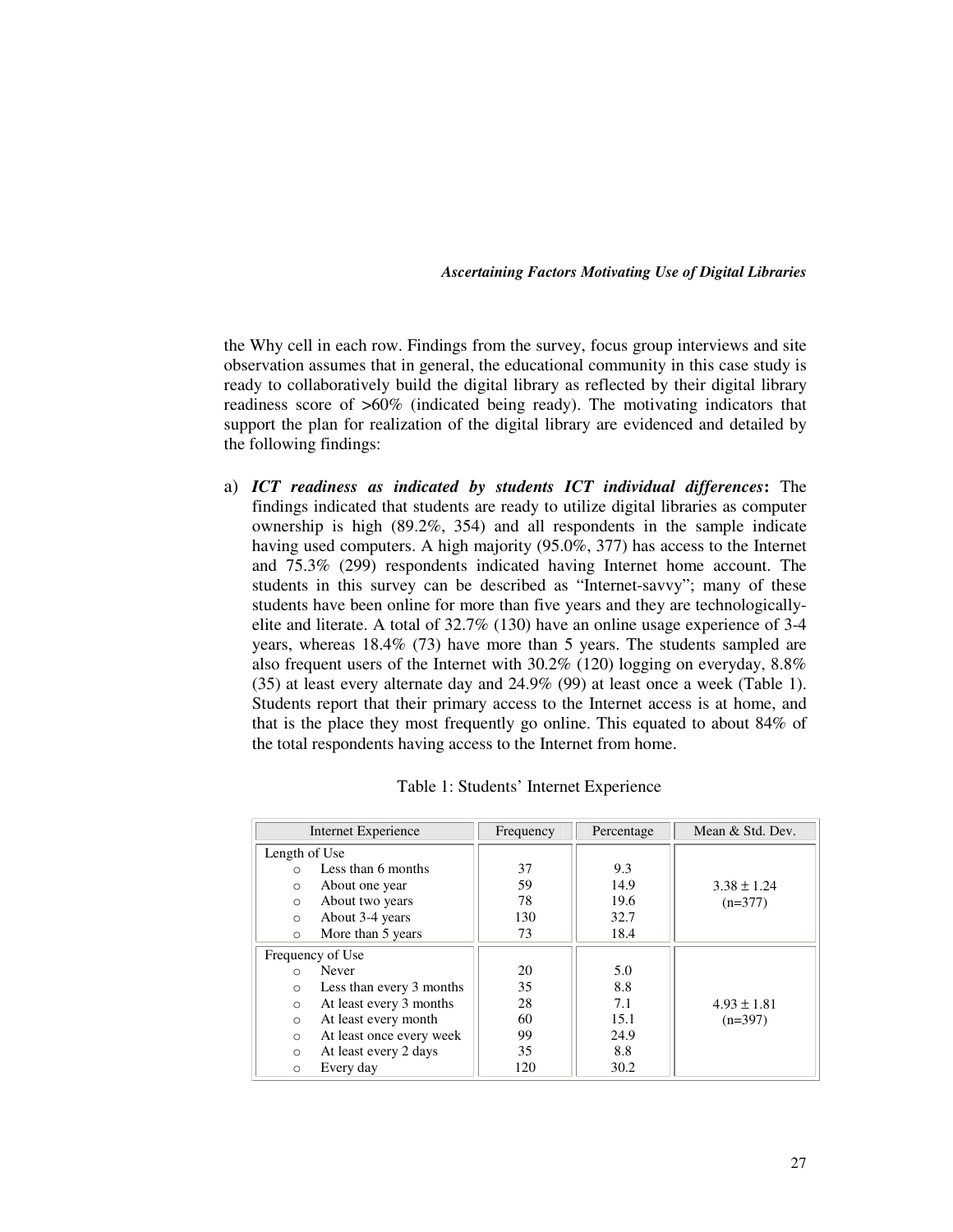b) Digital readiness as indicated by students' awareness and usage of digital resources, and strong preference for digital resource: The survey indicates that high proportions of students feel comfortable with digital resources (Table 2), use them substantially (Table 3), and are relatively well equipped in terms of searching for and sharing the resources (Table 4). Overall, there is a strong preference for digital sources. This preference is reinforced by the ease of access to these resources, as indicated by a few students who wrote that Web resources are the best option for obtaining fast information. However, students' usage of Malaysian educational websites is limited to only specific sites as many students are not aware of the websites as well as the services and resources they have (Table 5).

| N <sub>o</sub> | <b>Statements</b>                                             | Frequency | Percentage |
|----------------|---------------------------------------------------------------|-----------|------------|
|                | I always find what I wanted when I search the Internet        | 326       | 82.1       |
| 2              | I acquire my I acquire my web skills while using the Internet | 313       | 78.8       |
| $\mathcal{E}$  | I have fun while using the Web                                | 361       | 90.9       |
| $\overline{4}$ | I find it so easy to use the Internet to get information      | 298       | 75.1       |
| $\sim$         | I have sometimes been frustrated while using the Web          | 216       | 54.4       |
| 6              | I need more help from my teacher on using the Internet        | 143       | 36.0       |
|                | My teachers encouraged me to use the Web                      | 207       | 52.1       |
| 8              | My teachers discouraged me from using the Web                 | 51        | 12.8       |

Table 2: Responses Regarding Students Internet Experience (n=377)

### Table 3: A List of School-related Use of the Internet

| The online students in this study performed the followings:                |
|----------------------------------------------------------------------------|
| Used the Internet for school assignments                                   |
| Used the Internet as the major source for their most recent school project |
| Discussed / talked about school work online                                |
| Find information, read online materials to prepare themselves for quizzes  |
| Downloaded sample essays, notes, examination questions                     |
| Created a Web page for a school project                                    |
| Used a Web site set up by school or a class                                |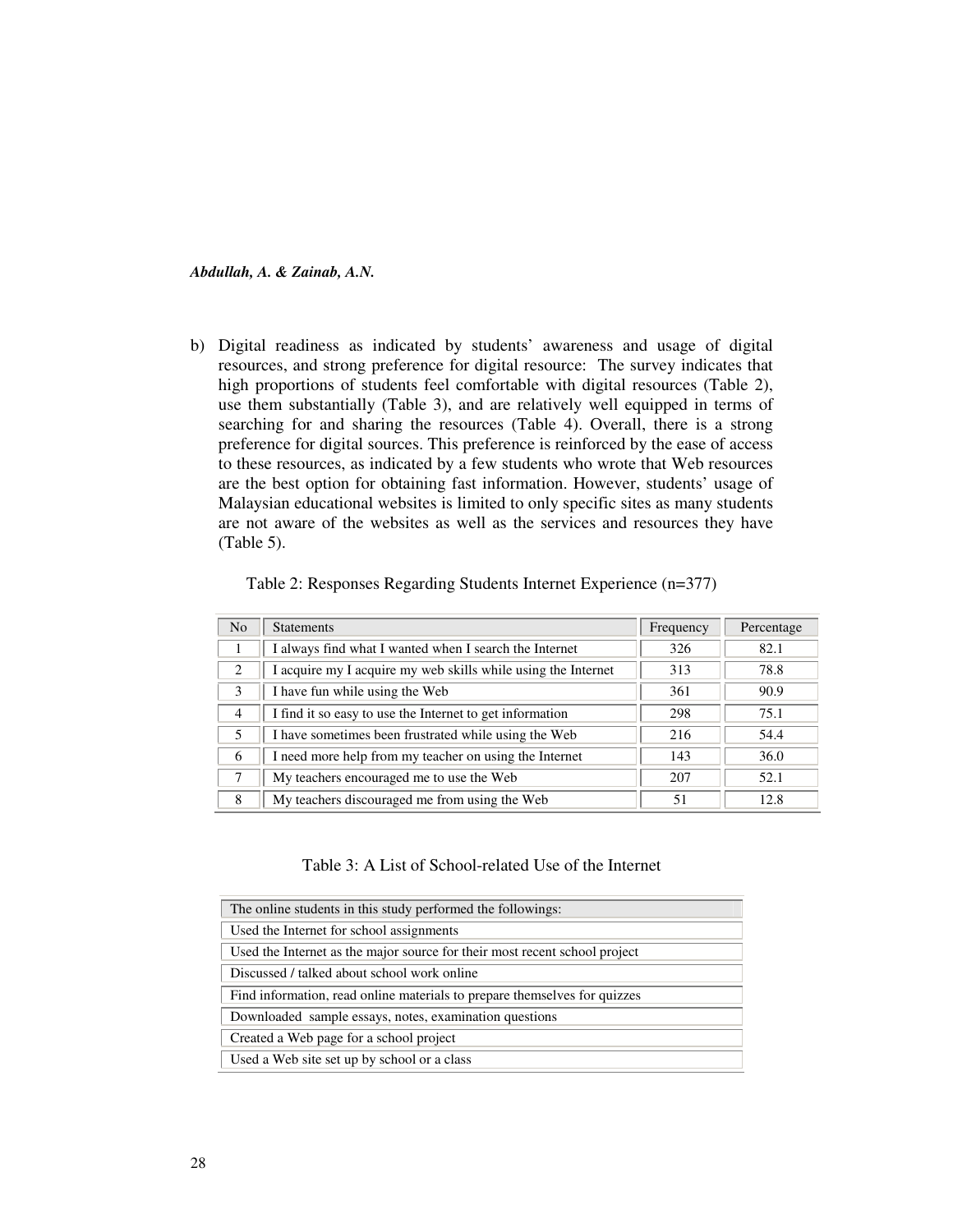# Table 4: Methods of Sharing or Exchanging and Finding Information Found on the Internet  $(n=377)*$

| Sharing / exchanging information                                                          |     | Finding information                                                            |     |
|-------------------------------------------------------------------------------------------|-----|--------------------------------------------------------------------------------|-----|
| E-mailing the URL of websites                                                             | 109 | Use search engine that appears when I<br>click the search button of my browser | 143 |
| Inform other via chat room                                                                | 95  | Use my favourite search engine                                                 | 168 |
| Create links to the websites                                                              | 10  | Links from the home page I usually use                                         | 47  |
| Click to the "send to a friend" button of the<br>website                                  | 42  | Browsing from Internet directory such as<br>Yahoo! and MSN                     | 19  |
| Others: Communicate with friends via other<br>means: the telephone, SMS and word-of-mouth | 63  | Others: Not indicated by students                                              | 0   |

**\*** Excluding 20 Internet Non-users

# Table 5: Students' Experience in Using Specific Web Portals and Digital Libraries (n=377)

| Web Portals and Digital Libraries    | Yes            |            |  |  |
|--------------------------------------|----------------|------------|--|--|
|                                      | Frequency      | Percentage |  |  |
| Tutor.Com                            | 96             | 24.2       |  |  |
| Cikgu.Net                            | 32             | 8.10       |  |  |
| Any Online Newspaper                 | 100            | 25.2       |  |  |
| Any Government Website               | 112            | 28.2       |  |  |
| Any Education Website                | 150            | 37.8       |  |  |
| Any Entertainment Website            | 239            | 60.2       |  |  |
| Any Library Website                  | 22             | 5.5        |  |  |
| Any Web Directory (e.g. MSN, Yahoo!) | 275            | 69.3       |  |  |
| <b>Other Educational Web Portals</b> |                |            |  |  |
| KakakTua                             | $\overline{4}$ | 1.1        |  |  |
| Epelajar<br>٠                        | 2              | 0.5        |  |  |
| Student.com.my<br>٠                  | 5              | 1.3        |  |  |
| GetCyberEd                           | 2              | 0.5        |  |  |
| MySchoolNet<br>٠                     | 8              | 2.1        |  |  |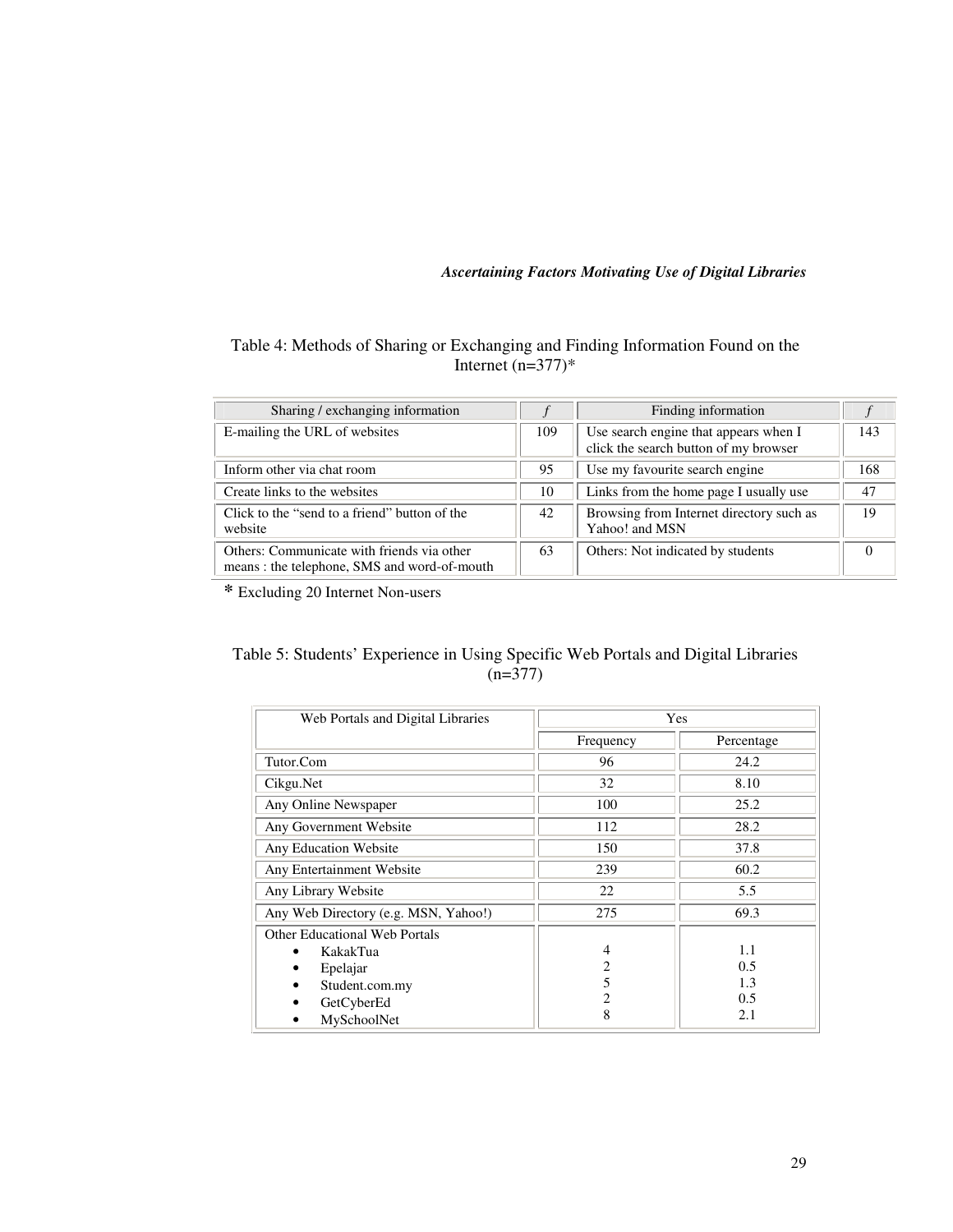c) *Acceptability to use digital libraries as indicated by the high responses of students who feel that there is a need for digital libraries for school projects and this would definitely benefit them:* Digital libraries have been accepted in a very favourable way by the students. They perceive digital libraries as useful (Table 6). In the survey, it was apparent that users' concerns and priorities were centred on getting the relevant information and participating in the digital library community as content providers. Primary findings of the users study revealed the need for search and publishing tools in the digital library, as well as the need for a community developed around the digital library. The survey revealed that students not only desired a digital library where they could find resources for school projects but also were also willing to be design partners and being part of the community within which they could contribute contents and communicate with others.

|                                                  | VU        | $\mathbf{U}$ | <b>SU</b> | <b>NU</b> | <b>TNU</b>    | Mean  |
|--------------------------------------------------|-----------|--------------|-----------|-----------|---------------|-------|
| A digital library of history projects submitted  |           |              |           |           |               |       |
| by students, which contains resources on         | 38        | 222          | 137       | $\Omega$  | 0             | 3.75  |
| personalities, historical buildings, places and  | 9.6       | 55.9         | 34.5      | 0.0       | 0.0           | 0.616 |
| events be useful for project work                |           |              |           |           |               |       |
|                                                  | <b>VW</b> | W            | <b>SW</b> | UW        | TU            | Mean  |
| I am willing to participate in such a project if | 18        | 240          | 31        | 108       | $\Omega$      | 3.42  |
| given the chance                                 | 4.5       | 60.5         | 7.8       | 27.2      | $0.0^{\circ}$ | 0.939 |
| I am willing to produce and submit my            | 16        | 241          | 44        | 96        | $\Omega$      | 3.45  |
| project work to such a portals.                  | 4.0       | 60.7         | 11.1      | 24.2      | 0.0           | 0.902 |
| I am willing to be a content provider to a       | 20        | 238          | 46        | 93        | 0             | 3.47  |
| portal of historical projects.                   | 5.0       | 59.9         | 11.6      | 23.4      | $0.0^{\circ}$ | 0.906 |
| I am willing to be trained on how to publish     | $\Omega$  | 191          | 114       | 92        | $\Omega$      | 3.25  |
| my project in the portals.                       | 0.0       | 48.1         | 28.7      | 23.2      | 0.0           | 0.808 |

Table 6: Usefulness of a Digital Library and Willingness to Participate

Very useful (VU) – 5; Useful (U) – 4; Somewhat Useful (SU) – 3; Not useful – 2; Totally Not Useful (TNU) – 1Very willing (VW) – 5; Willing (W) – 4; Somewhat Willing (SW) – 3; Unwilling (UW)– 2; Totally Unwilling (TU) – 1

c) *Strategic readiness as indicated by the school's comprehensive strategic master plan for the integration of ICT-mediated learning in education and training*: This plan includes the vision, mission, values, objectives, strategies, and timeframe of the school's ICT initiative. The plan, initiated by the Curriculum Senior Assistant and the ICT coordinator, also outlines the appropriation budget, borne by both the government and the Parents Teachers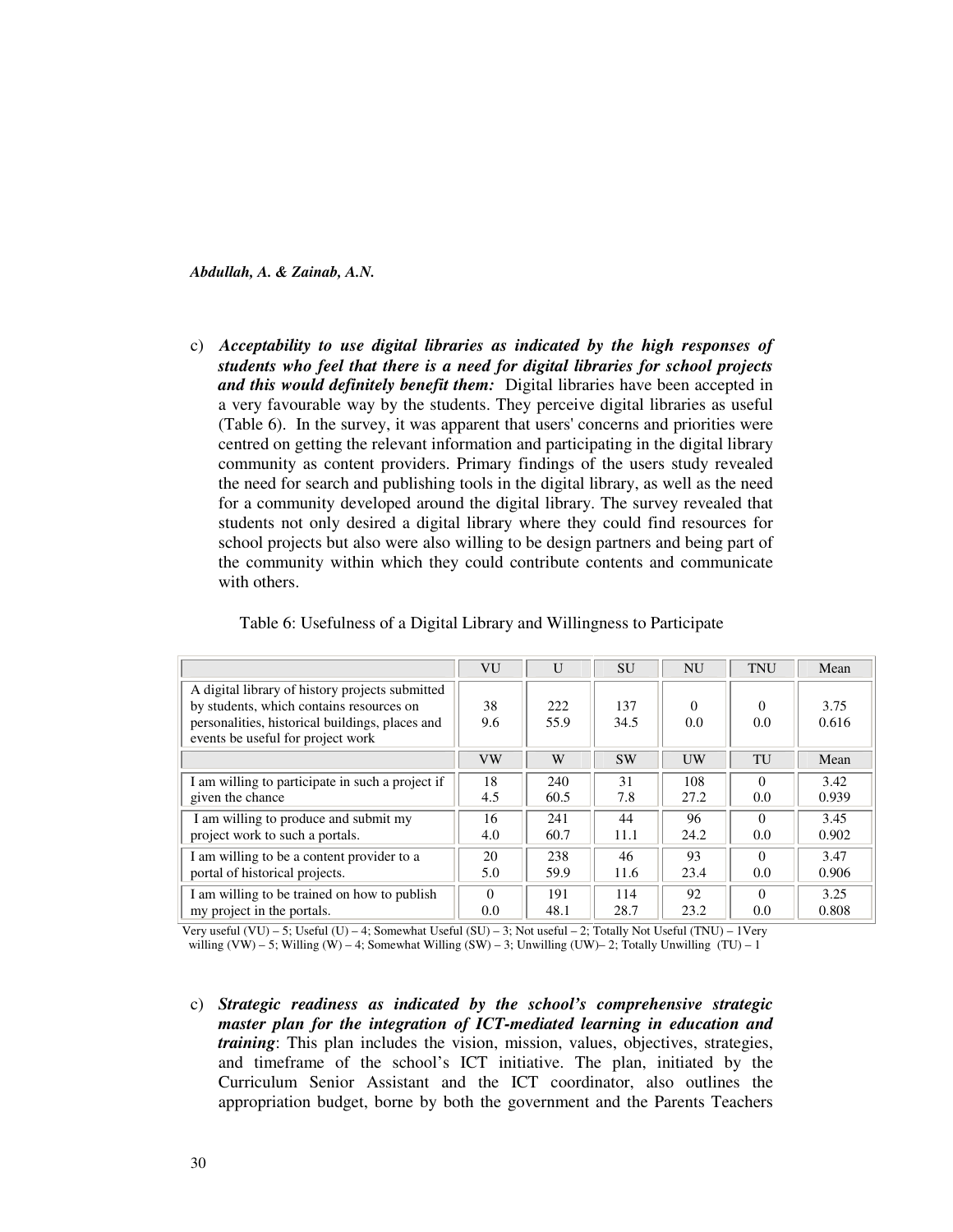Association (PTA), to cover costs related to hardware and software, connectivity and upgrading of the school's computer network, development of educational software, software licenses, maintenance, staff training and development. The strategic master plan clearly delineates the purpose of ICT-mediated learning and the use of web resources with respect to the current teaching and learning practices.

e) *Technical readiness related to infrastructure requirements for ICT-mediated learning:* Interviews with teachers, ICT coordinator, as well as evidence from site observation indicated the followings: (a) the school has met the requirements for implementing ICT-mediated learning, in terms of hardware, connectivity, educational software, software licenses, systems maintenance, and staff training; (b) the ICT infrastructure is already in place as shown by the deployment of broadband Internet access equipped with more than 100 PCs all connected to the network; (c) the school has developed a plan for a new technological infrastructure (Cisco wireless LAN, electronic books); and (d) the existence of the ICT infrastructure and the technological support systems (such as the ICT Working Committee, the network vendor and availability of staff training and development) has been communicated to teachers, parents and students in various avenues such as meetings and school assemblies.

Based on these considerations, it is assumed that the school is ready to use digital libraries as it has the infrastructure and the supporting environment, as well as willingness from students as to act as potential collaborators to develop content. Figure 1 presents the motivating factors that support the plan for realisation of the CDL. Assessments of teachers' readiness indicate that the History subject teachers in this sample are not fully ready to collaboratively build the digital library. The reasons are summarized below:

- a) Teachers' ICT competencies is limited and their comfort level to use Internet is low;
- b) The extent teachers embrace ICT innovation and change is limited as the teachers have no clear direction on integrating the Internet into their curriculum;
- c) Teachers are not aware of the existence of the training support systems.

However, the study indicates that the teachers are taking an interest in the Internet, and they are not exclusively negatives in their judgments of the possibilities of digital libraries. They see the value of digital resources and online publishing for their students. Although they are not aware of and have not used a digital library before, they "seemed" to have an idea what a digital library was. They expressed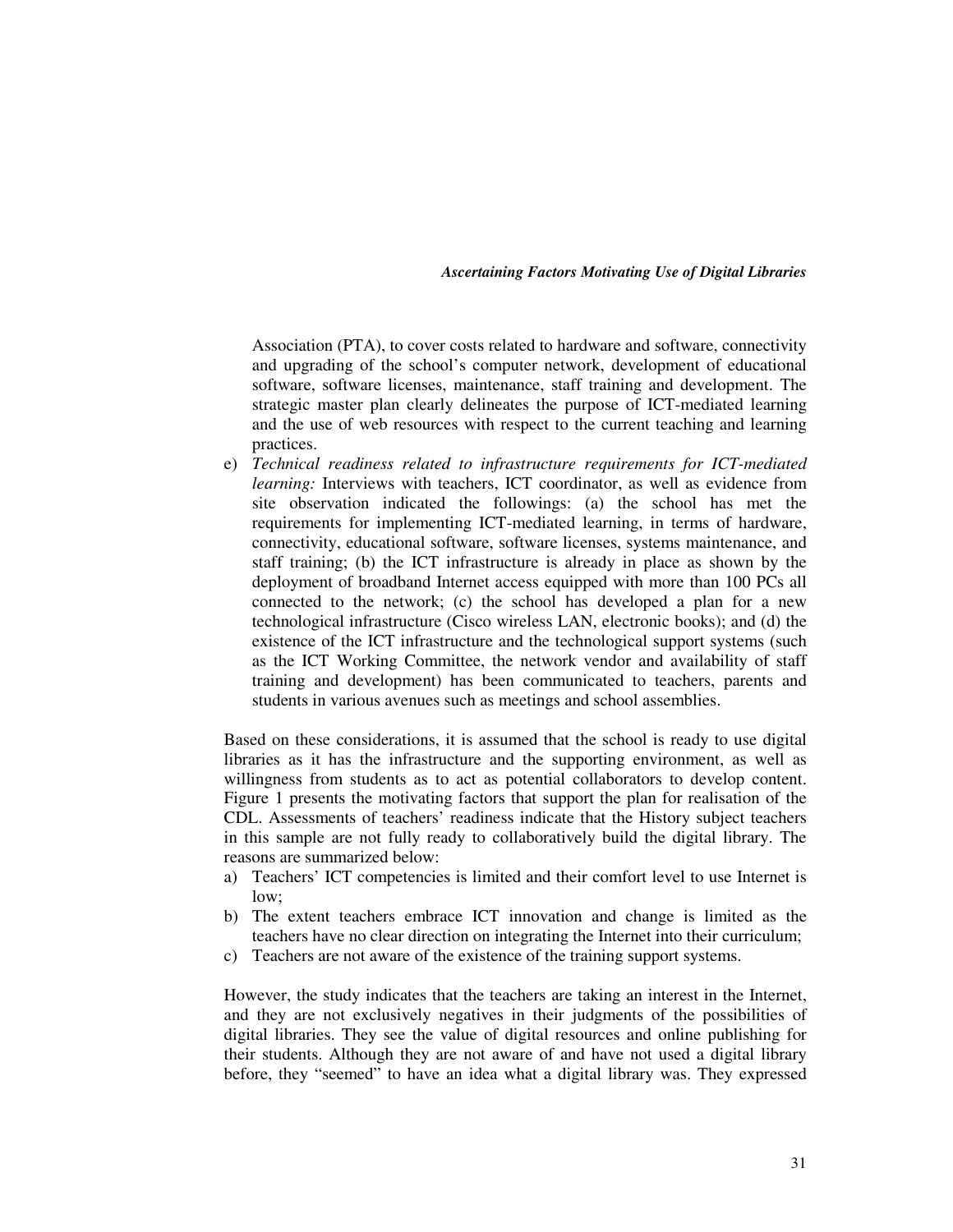willingness to play the role as a facilitator in the digital library project as denoted by the following responses:

- "I want, I have told you before that I wanted to join." (Teacher N)
- "I will give my cooperation, whatever I can afford." (Teacher M)
- "I agree. However it depends on the school's instruction and (History) panel." (Teacher R)
- "I agree and I give my support. I think this project is beneficial to teachers and students. I see there is a need for this project." (Teacher L)
- "I like it and I strongly agree to join." (Teacher S)
- "Yes! I would love to participate and engage in some of the more technical aspects of the project." (Teacher A)



Figure 1: Motivating Factors that Support the Plan for Realisation of the CDL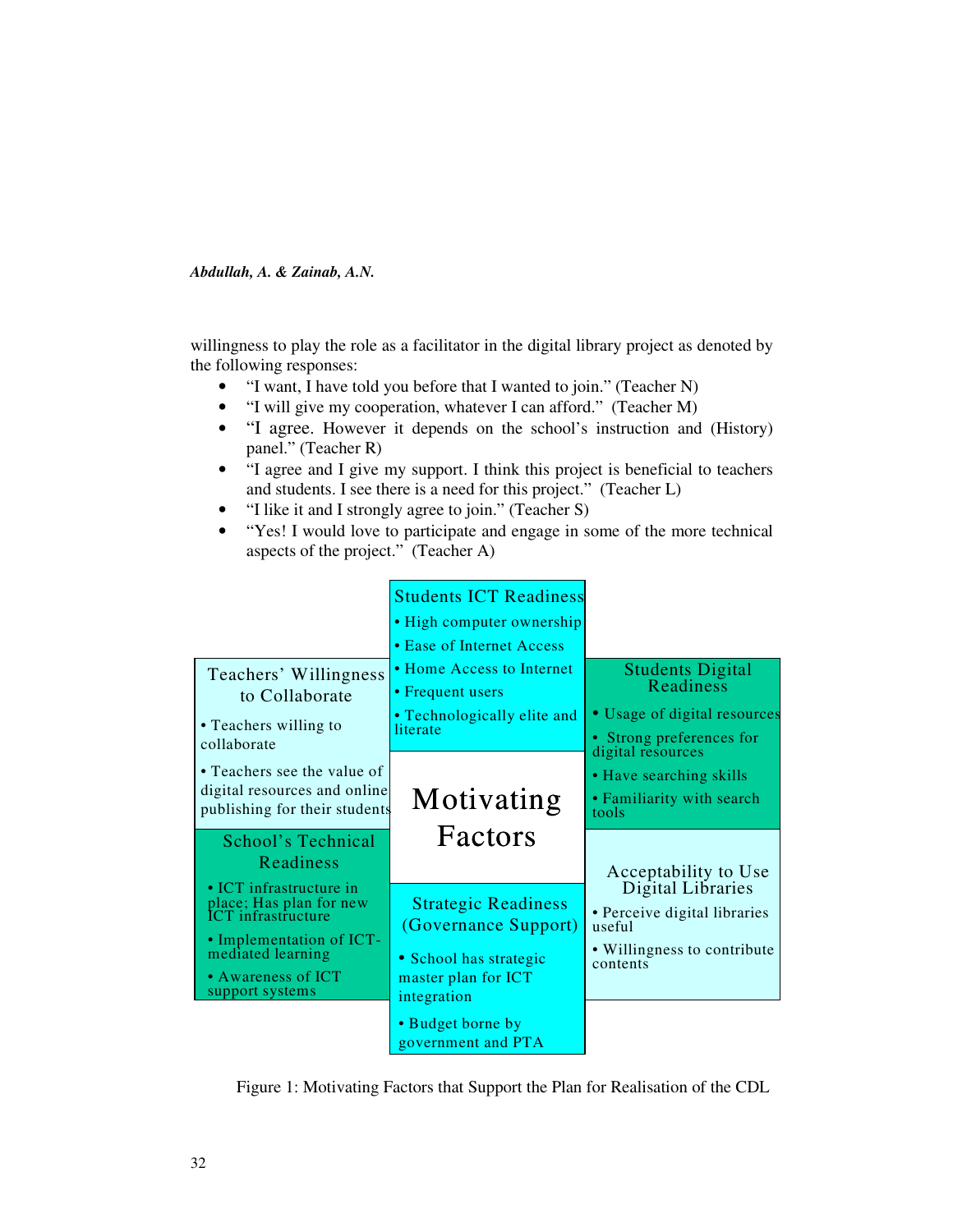#### **Planner's Goals and Objectives**

In row one, the planner identifies the vision statement needed to define the strategic direction for the CDL project. The CDL has been conceived to support secondary students information needs in conducting research projects. In project-based learning (PBL), students interpret, analyze, synthesize, generate, and evaluate information about a topic, collaborate with others, and report findings (Blumenfeld et al., 1991; Barron, 1998). Through the exploration of a theme and essential question that results in a product, students develop a more in-depth, applied understanding of an academic content area, philosophical issue, or social problem. PBL is especially effective when supported by educational technology (Blumenfeld et al., 1991; Means & Olson, 1997). Research has also shown the approach to be effective in enhancing student motivation and fostering higher order thinking skills, especially when supported by Internet technology (Grant, Michael, M, 2002; Sidman-Taveau, R & Milner-Bolotin, M, 2004). To support students in these types of activities, students need a full compliment of tools designed to meet the unique needs of learners, and Internet technologies such as digital libraries have the affordances to support students in these activities. Based on this premise and fact finding analysis, as well as building from various illustrations of digital library initiatives' vision statement, the planner establishes the following vision of the CDL:

*"The collaborative digital library should enable secondary school students conducting history school projects to access the information they need any time and any where, in a friendly, multi-modal, efficient and effective way, by overcoming the barriers of distance and language, and by using multiple Internet-connected devices. The digital library should also enable students to collaboratively build and contribute resources, as the digital library should be seen as a growing knowledge repository on Malaysian local history for education".* 

With this vision in mind, the broad thrust and goals for developing and implementing the CDL include:

- a) *Development of Historical Collections:* The digital library will create, organize and maintain fundamental and quality resources on local history that responds to the research and educational needs of secondary school students.
- b) *Provision of Resources for Lifelong Learners:* The digital library will be a onestop centre on the Internet for information on local history promoting lifelong learning. Accommodating lifelong learning means recognizing that there is a shift from teaching to independent learning. The resources in the digital library will serve educational needs of secondary school students, history school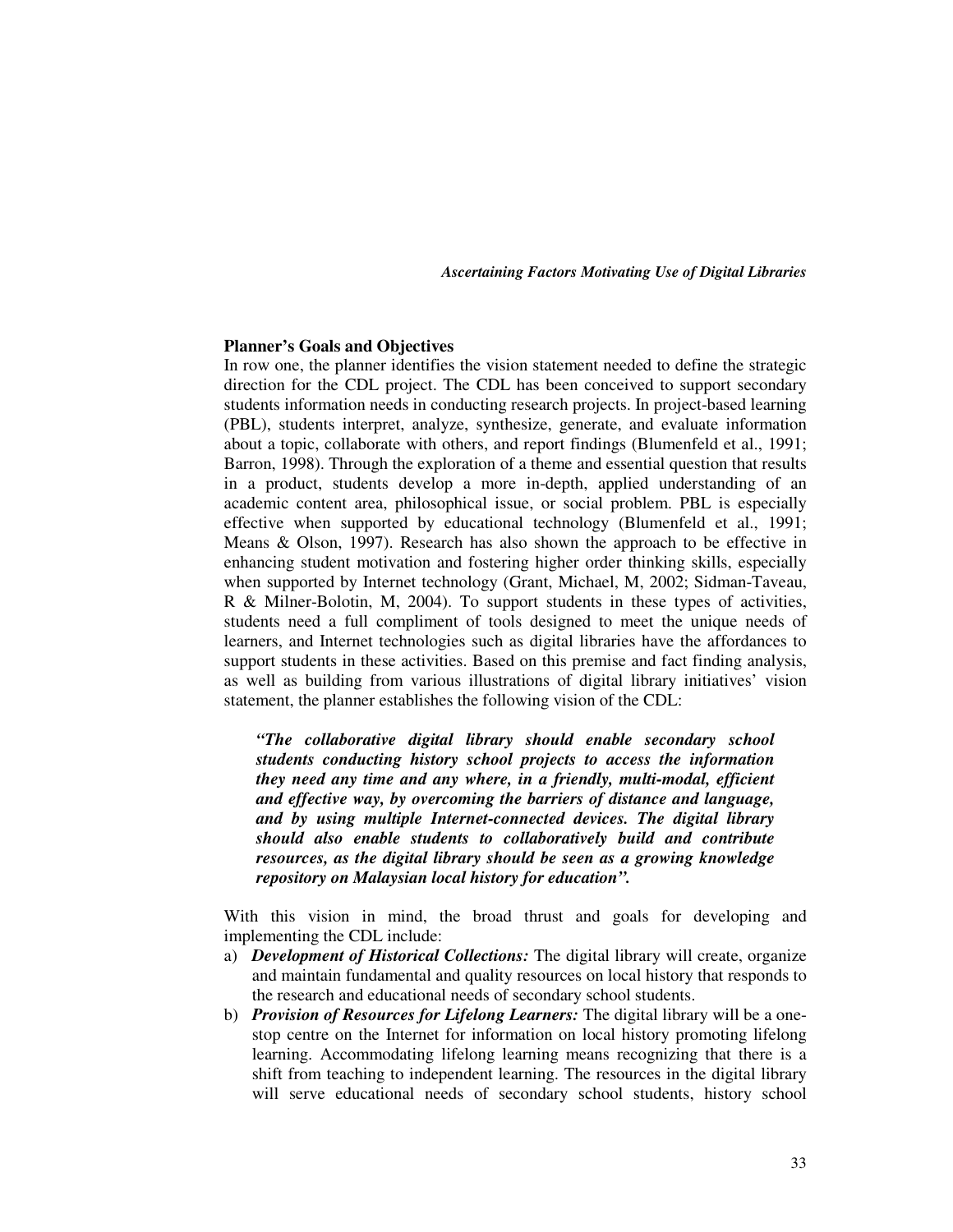teachers, college students and teachers, and the general public who is interested in local history.

- c) *Provision of Round-the-Clock Access:* The Internet is a 24/7 medium, i.e., available 24 hours a day, 7 days a week. Access to the digital library content will not be constrained by time limits.
- d) *Information to Be Used for Research and Learning*: The digital library will support specific information behaviors that underpin research and learning such as information seeking, browsing, encountering, foraging, sharing, gathering, filtering, and using.
- e) *Development of Community of Users:* The collaborative digital library not only provides the path to a rich array of high-quality educational content and services, and also function as a forum where resource users may become resource providers. The digital library empowers students, teachers and other educational community to collaboratively build the digital library resources. It will also develop a community of educators who validate, use, contribute to, and support the collaborative digital library.

In this capacity, it establishes "a digital library service environment" - that is, a networked, online information space in which students can discover, locate, acquire access to and, increasingly, use information. The objective of the digital library is therefore to provide a learning environment and resources network for history education which is: a) designed to meet the information needs of learners, in both individual and collaborative settings; b) constructed to enable dynamic use of a broad array of materials for learning, primarily in digital format; and c) managed actively to promote reliable anytime - anywhere access to quality collections and services, available both within and without the network.

### **The Owners' Business Plan: An Approach to Use the CDL**

Accessing the problems encountered by students in conducting their school projects, as had been highlighted by the students and teachers in the sample, formulate a new model for accessing, producing and sharing resources. The digital library focuses on serving students information needs in conducting research projects. As such, in the implementation of this digital library project, the use of the online resources would be an integral part of history projects-based learning activities. Students should be enabled to access digital resources, create and publish their own documents in the digital library and share them with others. In this case, students should be allowed to create and submit their project report in the electronic format. They are the content developers of the digital library. Though historically, project reports were written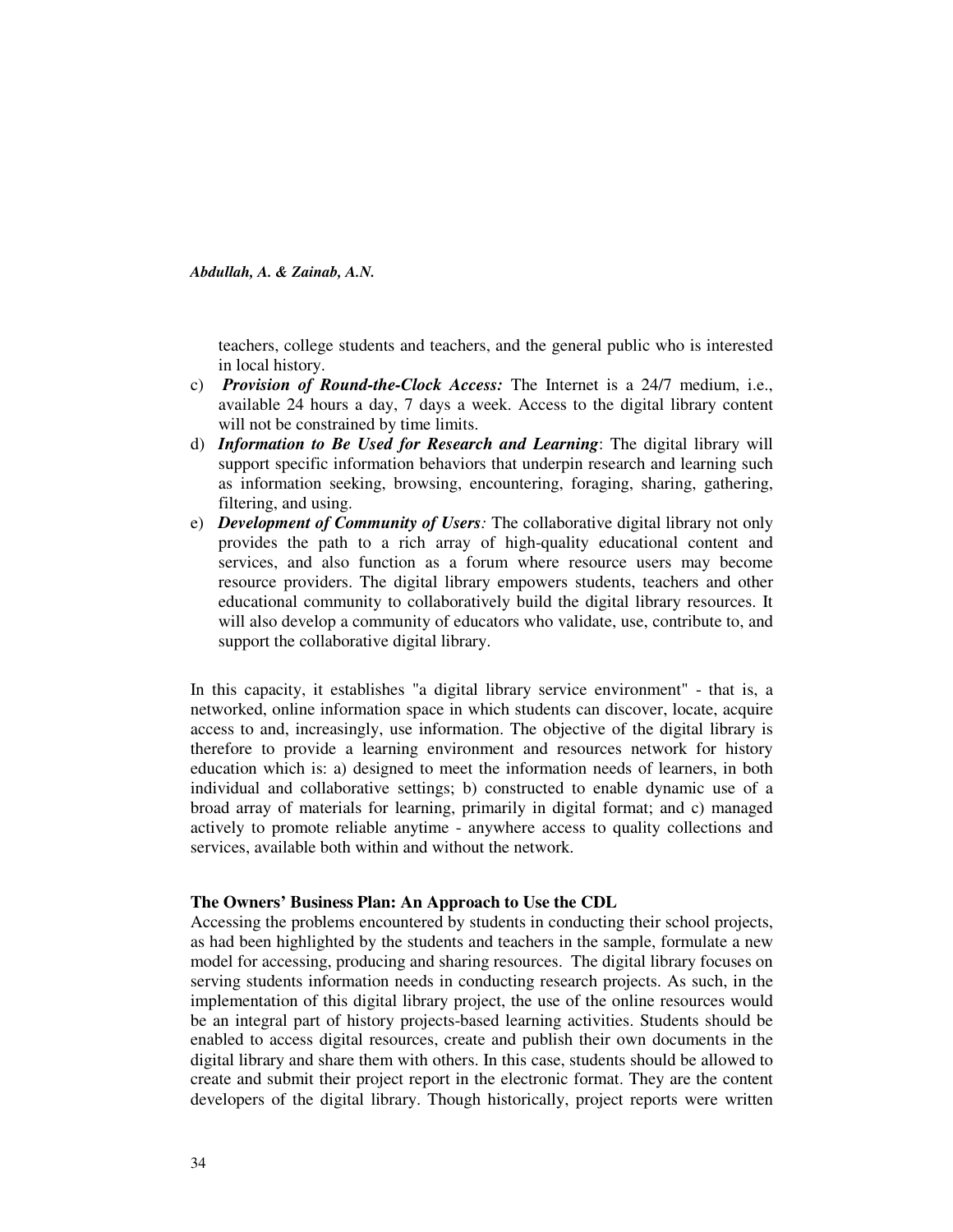and submitted in paper or scrap-book form, the digital library may move the student community towards an emerging genre of digital resources as teachers too have been allowing students to word-process their report. Thus, as time moves forward, it is more and more common for students to prepare their project report with a computer. Reports that are submitted in the form of scrapbooks could be digitized and published in the "space" allocated for participating schools. With respect to end user access using the digital library, they may search the contents, retrieve collections of search results, and display the contents of result items consisting of multiple media resources**.** 

The school shares an interest to ensure that the digital library programme and the programme priorities respond to the students' and teachers' needs and interests, as indicated by the school principal, "I have no objections against this project as long as it instills interests and fulfills students and teachers needs". Teachers would be given the opportunity to utilize their ICT knowledge by validating the quality of submissions to maintain content quality of the digital library, grade projects online, and add links to other useful resources found in the Internet. Pedagogical relevance is a function largely of the creativity and skill of the teachers that use the materials in the digital library. The teachers may also play the role of content managers. They will create indexed collections of multimedia information and make this available via the Web. Access to information means being able to search for information by keywords, bibliographic attributes, and terms matching the text content of information. They will create multiple types of indexes that support searching on fixed attributes (such as keywords, author names and titles) as well as free-text search on text content. The digital library approach to collecting and making available digitized multimedia source material is complementary to computer-based learning systems focused on specific learning topics and approaches, specialized tools for authoring, record keeping and network collaboration. The implementation of the business plan (Figure 2), which is consistent with the current implementation and evaluation of History project (Malaysia, Ministry of Education, 2006), will make the accomplishment of the goals and objectives feasible.

### **Designer's Mandatory Functional Requirements**

Using data from the survey, interviews and review of existing digital library initiatives, the researcher develops the mandatory functional requirement of the digital library expressed as behavioural objectives to populate the Why component of Row 3. Specifically the objectives of the CDL are to:

a) Enable students to search and browse digital resources, by various access points, regarding the topics they are exploring. This allows students to discover and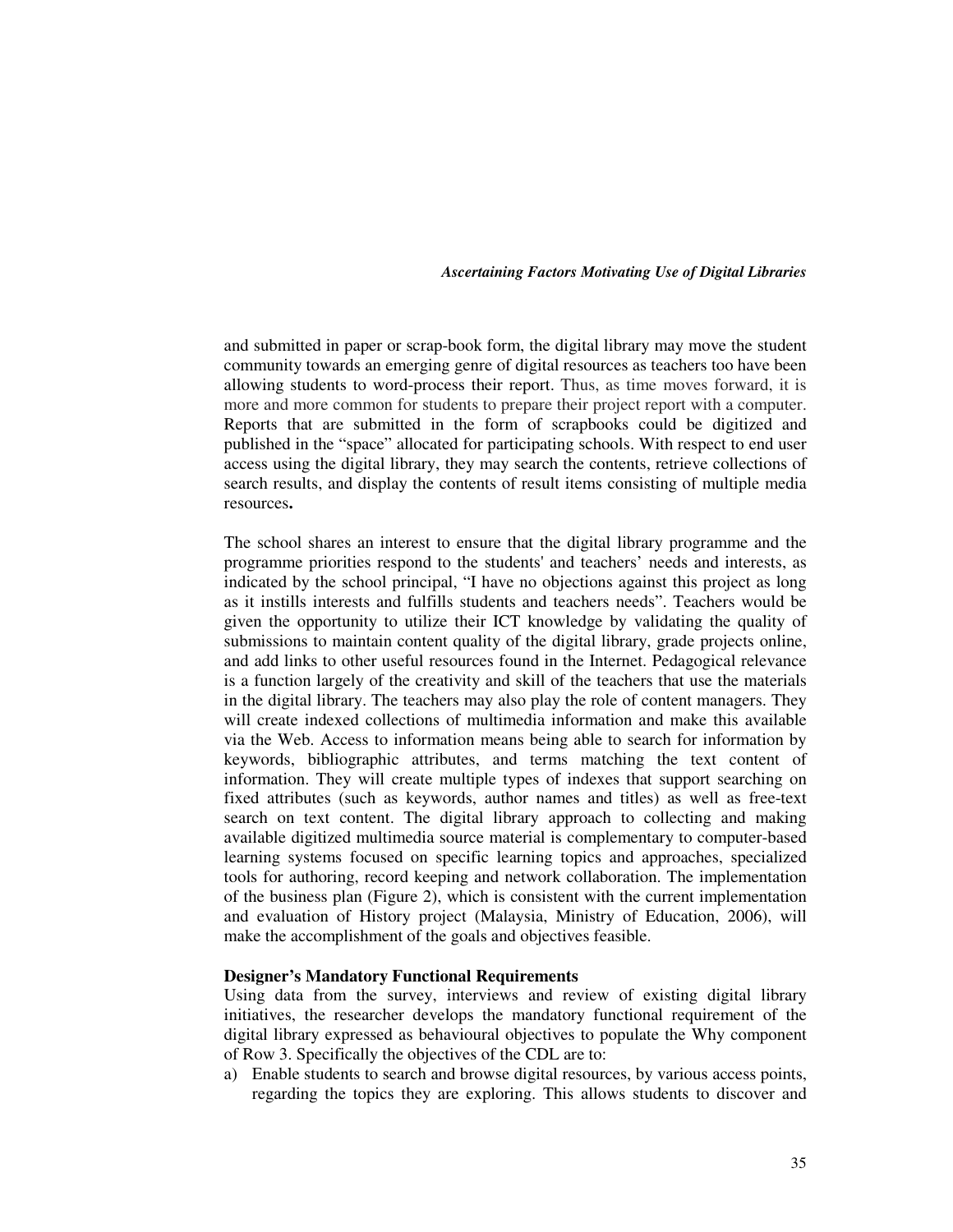reuse content that is readily accessible, as information in the digital library is in a single source, obtainable from the point of access. From the students' point of view, the information can be obtained at the same time and from the same place as when it is located. This is in sharp contrast to using traditional resources, which could mean finding one source at the school library, another at the public library, and something else through an interview or personal contact, as timeliness can be a big factor in engaging students in investigations, allowing them to do follow their interests without interruption.

- b) Allow students to sequence and organise their project reports in various presentation styles, sequence and organise the references they use in the appropriate format as well as submit the report and other resources in various formats, in order to create materials for publication in the digital library.
- c) Enable students to publish' their project reports and set permissions on who can view them, including user-only, their students, or anyone browsing the site. This enables students to share their work with a wider audience and creates different motivations and expectations for students in conducting their History projects.
- d) Enable human metadata creation with mediation, that is metadata for a single resource is created by several parties, the author for elements such as title and description, the teacher for subject and keywords, the teacher librarian for metadata useful in various educational information and instructional use/user contexts. The digital library also enables automatic metadata generation for technical metadata.
- e) Allow teachers to validate the quality of submissions to maintain content quality of the digital library, grade projects online as well as generate grade lists.
- f) Enable students to register as members of the collaborative digital library. A new user (student) is required to fill in their personal particulars, user identification (ID), password and confirm password. The digital library also allows users to edit and update their particulars if necessary.
- g) Provide different levels of access to different types of users, based on their user ID and password. Each user group with the correct user ID and password would have access to specific functions of the digital library. The digital library enables verifying the validated user's login identity and password, as well as allowing users to change their password from time to time.
- h) Acquire users feedback, submission and description of other useful resources in various formats, as well as links to other useful resources found in the Internet.
- i) Provide and display discussions on any issues related to students' projects or resources on local Malaysian history.
- j) Able to guide and assist users in using the digital library's functions or services.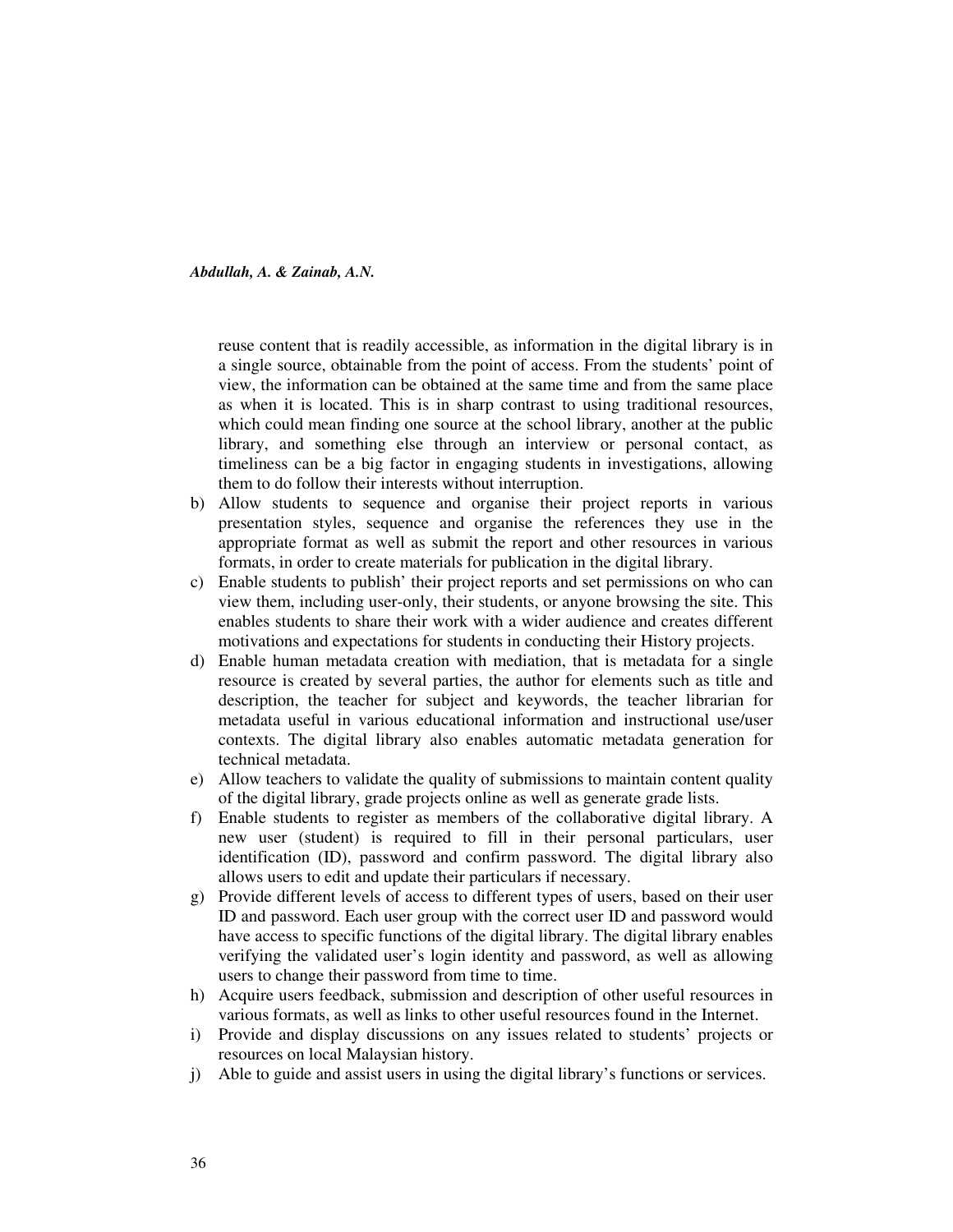k) Allows authorised users such as administrators and teachers to view, add, modify or delete, if necessary the collections and resources in the digital library.

The formulation of the behavioural objectives assists the researchers in the development of the user requirement and successively detailed definitions of the digital library services in order to populate the Function (How) column.



Figure 2: The Business Plan: An Approach to Use the CDL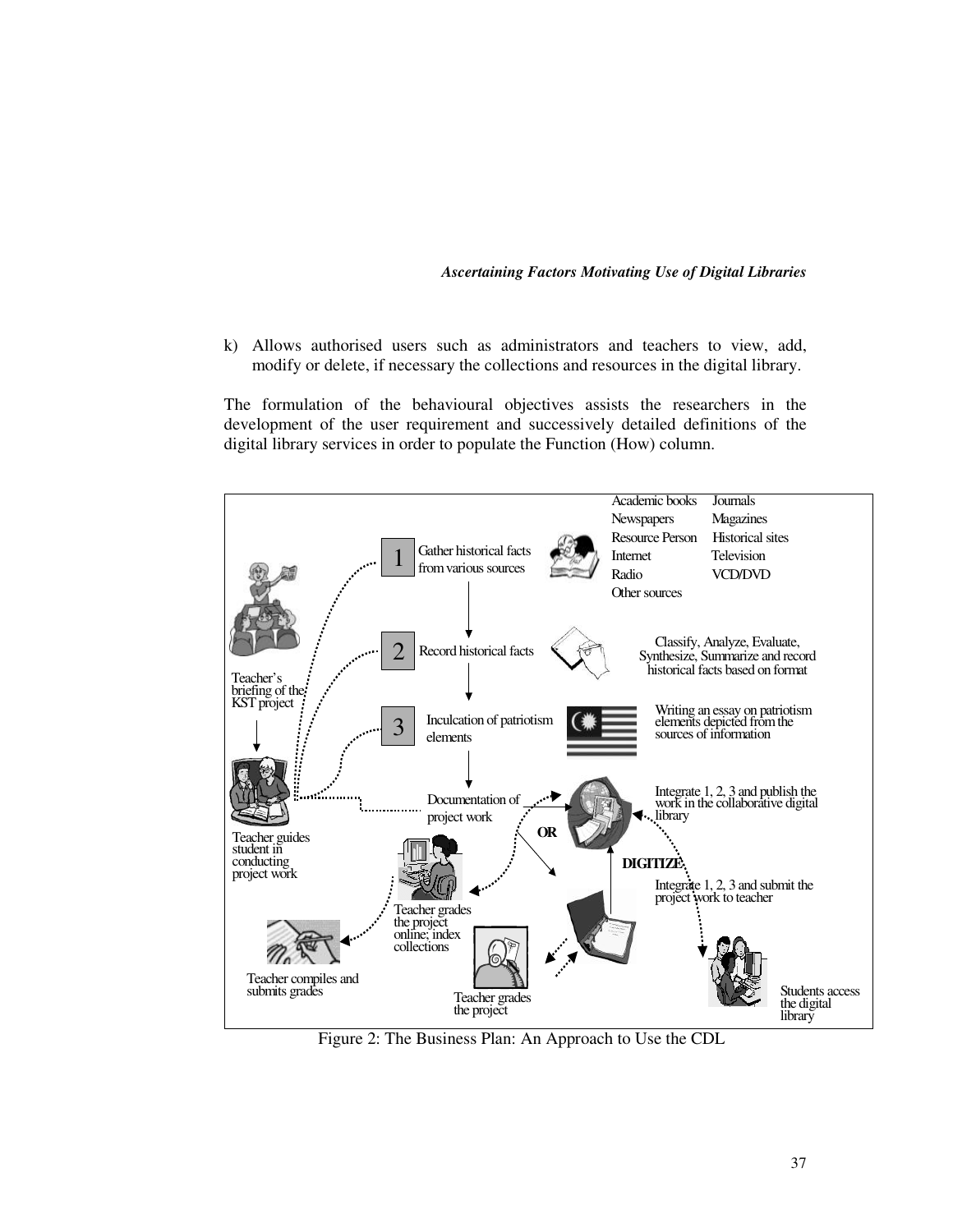### **CONCLUSION**

This work has illustrated the possibility of using Zachman Framework for the approach to investigate the user requirements and define the digital library organization, processes, technology and information flows. It highlights a detailed mapping between the first three layers of the motivation cells in formulating the goals and objectives, the business plan or context to use the digital library and the functional requirements of the CDL. The behavioural objectives populating the designer's view of the motivation cell help the researchers to further establish the functional requirements of the CDL.

The outcome of ascertaining the requirements based on the information obtained through multiple fact-finding techniques is the Requirement Matrix for the CDL Model Using Zachman Approach (Table 7). In this work, the columns are arranged so that the most important column or the focus of attention is on the left. The specifications of each cell are identified and descriptively presented. The functioning CDL system (row 6) is ascertained through an analysis of system testing and evaluation by potential stakeholders. It incorporates users assessment of the digital library prototype to evaluate the viability of a useful and enduring collaborative digital library for school projects and shows that the motivation to use, major goals and objectives, business plan to use the digital library and the functional requirements set in the Motivation column of the Zachman Framework used, have been achieved.

As a testbed system, the collaborative digital library known as CoreDev exists more to demonstrate capabilities than to serve communities as has been reflected by the positive feedback on the functional requirements as compared to the feedback on content. The beta tester demographics and user survey results indicate that the CDL is reaching its target communities, and can potentially tell how satisfied those communities are with CoreDev. To date, CoreDev has developed community and governance structures, a strategic plan, a useful collection of 777 resources consisting of 126 documents, 35 projects, 437 images, 23 audios, 34 videos and 90 hyperlinks obtained from both the report generator and the upload function. CoreDev is now available at http://coredev.fsktm.um.edu.my.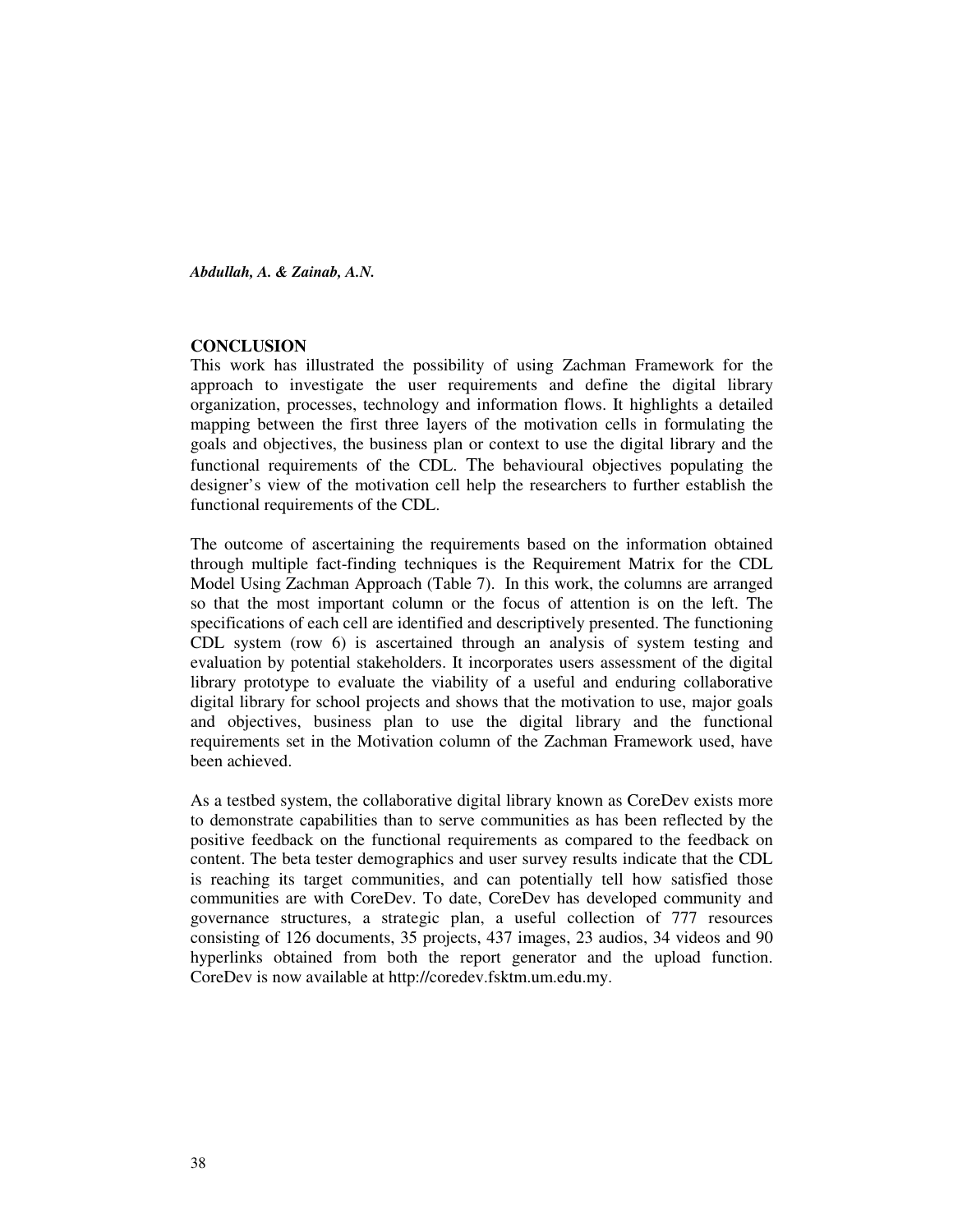|                                                            | Motivation (Why)                                                                                                                 | Data (What)                                                                                                      | People (Who)                                                                                                                                     | Process (How)                                                                                                                                             | Network (Where)                                                                                                                                     | Time (When)                                                               |  |  |
|------------------------------------------------------------|----------------------------------------------------------------------------------------------------------------------------------|------------------------------------------------------------------------------------------------------------------|--------------------------------------------------------------------------------------------------------------------------------------------------|-----------------------------------------------------------------------------------------------------------------------------------------------------------|-----------------------------------------------------------------------------------------------------------------------------------------------------|---------------------------------------------------------------------------|--|--|
| <b>SCOPE</b><br>(Contextual)<br>Planner                    | 1. Motivation to<br>use, major goals<br>and objectives,<br>curricular and<br>programmes<br>significant to the<br>digital library | 2. Digital library<br>resources to fulfil<br>students<br>information needs<br>in conducting<br>research projects | 3. Identification<br>and description of<br>people and<br>organizations to<br>which the digital<br>library assigns<br>responsibility for<br>work. | 4. The activities<br>students perform<br>in conducting<br>research projects;<br>The activities<br>teachers perform<br>in supervising<br>research projects | 5. Identification<br>and description of<br>organization and<br>individual<br>location of access<br>where<br>stakeholders use<br>the digital library | 6. Events to<br>which the Digital<br>Library responds<br>relative to time |  |  |
| <b>BUSINESS</b><br>(Conceptual)<br>Owner                   | 7. Business plans<br>to use the digital<br>library                                                                               | 8. Semantic<br>description of<br>domain focus and<br>topics of<br>resources in the<br>digital library            | 9. Users and<br>related roles<br>(Person & Role)<br>Diagram)                                                                                     | 10. Conceptual<br>model of services<br>in the digital<br>library                                                                                          | 11. The<br>organization's<br>(owner) digital<br>library network<br>diagram                                                                          | 12. Chronology<br>of events and<br>duration of<br>research project        |  |  |
| <b>SYSTEM</b><br>(Logical)<br>Designer                     | 13. Digital library<br>functional<br>requirements                                                                                | 14. Data<br>definition for<br>digital library<br>resources                                                       | 15. Users and<br><b>Functional Roles</b><br>in the Digital<br>Library<br>Architecture                                                            | 16. Digital library<br>programme<br>modules                                                                                                               | 17. Digital library<br>notional<br>distributed<br>systems<br>architecture                                                                           | 18. Event phases<br>and process<br>components                             |  |  |
| TECHNOLOGY (Physical) Builder                              |                                                                                                                                  |                                                                                                                  |                                                                                                                                                  |                                                                                                                                                           |                                                                                                                                                     |                                                                           |  |  |
| DETAILED PRESENTATION (Out-of-context view)                |                                                                                                                                  |                                                                                                                  |                                                                                                                                                  |                                                                                                                                                           |                                                                                                                                                     |                                                                           |  |  |
| <b>FUNCTIONING</b><br><b>ENTERPRISE -</b><br>The prototype | Users feedback on<br>systems overall<br>operation                                                                                | Users feedback<br>on the ease of<br>handling data                                                                | Digital library<br>participant<br>description                                                                                                    | User s feedback<br>on procedural and<br>system<br>documentation                                                                                           | Users feedback on<br>the robustness of<br>the network                                                                                               | <b>Users</b> feedback<br>on system<br>operation related<br>to time        |  |  |

Table 1: The Requirement Matrix for the CDL Model Using Zachman Approach

## **ACKNOWLEDGEMENT**

This work is supported by the Ministry of Science, Technology and Innovation (MOSTI Malaysia ) under the IRPA Grant RMK8 (Ref: 04-02-03-0208 EA 0208).

## **REFERENCES**

- Barron, B. J. S. 1998. Doing with understanding: Lessons from research on problemand project-based learning. *The Journal of The Learning Sciences*. Vol.7, no.3 & 4: 271-311.
- Bishop, A., Van House, N. and Buttenfield. B. 2003. *Digital library use: Social practice in design and evaluation*. Cambridge, MA: MIT Press.
- Blumenfeld, P. C. et al. 1991. Motivating project-based learning: Sustaining the doing, supporting the learning. *Educational Psychologist.* Vol. 26, no. 3 & 4: 369-398
- Giersch, S. et al. 2004. If you build it, will they come? Participant involvement in digital libraries. *D-Lib Magazine*, July/August 2004. Available at http://www.dlib.org/dlib/july04/giersch/ 07giersch.html